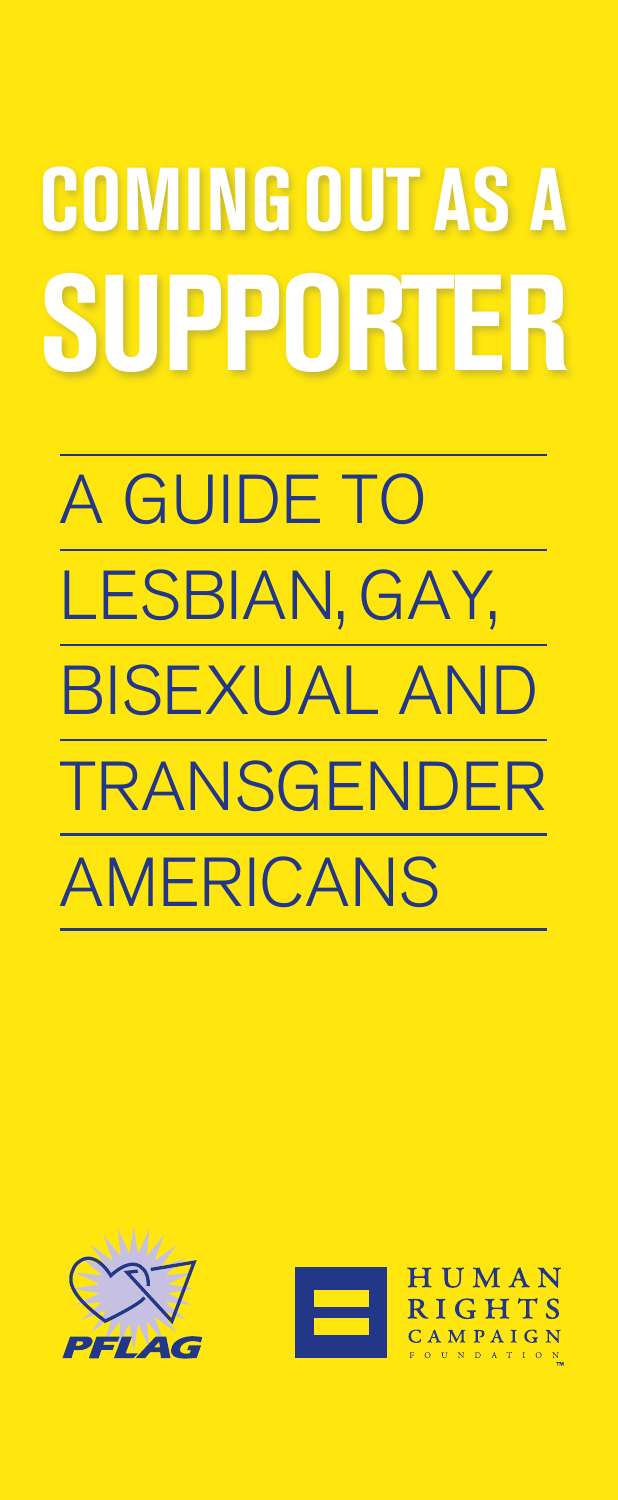# **Welcome**

**M** aybe you always suspected. Maybe it's a total surprise. But no matter what, when a friend, loved one or acquaintance makes the decision to come out and tell you about being lesbian, gay, bisexual or transgender (LGBT), it is always a unique event.

For a lot of people, learning that someone they know and care about is LGBT can open a range of emotions, from confused to concerned, awkward to honored. It may be hard to know how to react, leaving you with questions about what to say, how to talk about being LGBT and wanting to know what you can do to be supportive.

You might be drawn to this guide because you want to provide guidance for LGBT people in your role as a teacher, counselor or religious leader. Or maybe you're reading this guide simply because you are interested in the coming out process.

Whatever reason brought you here — you have come to the right place. This guide is designed to help build understanding and comfort.

If you are new to LGBT issues, we will answer many of your questions. Or, if you have known LGBT people for years and are simply looking to find new ways to show your support, you can skim and take the pieces that are relevant to you.

The Human Rights Campaign Foundation hopes this resource, created in partnership with PFLAG, helps you build bridges of understanding with the lesbian, gay, bisexual and transgender people in your life. Welcome.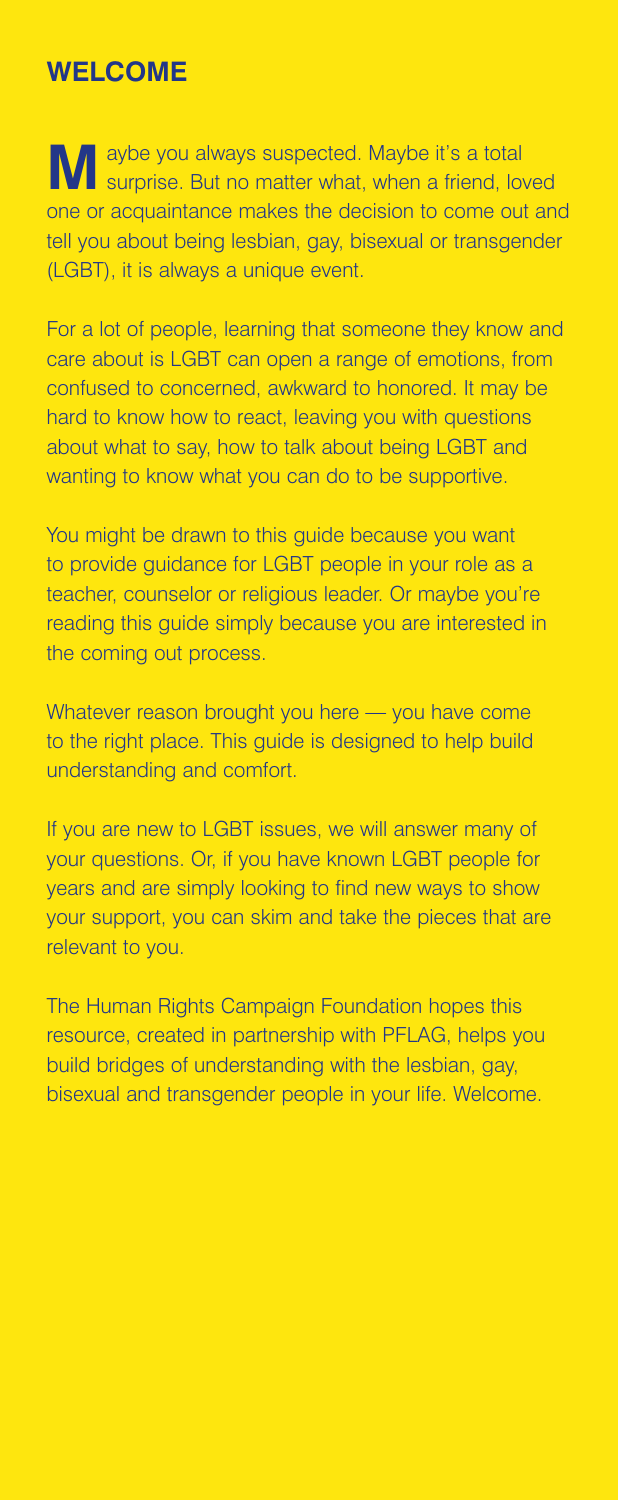# **Table of Contents**

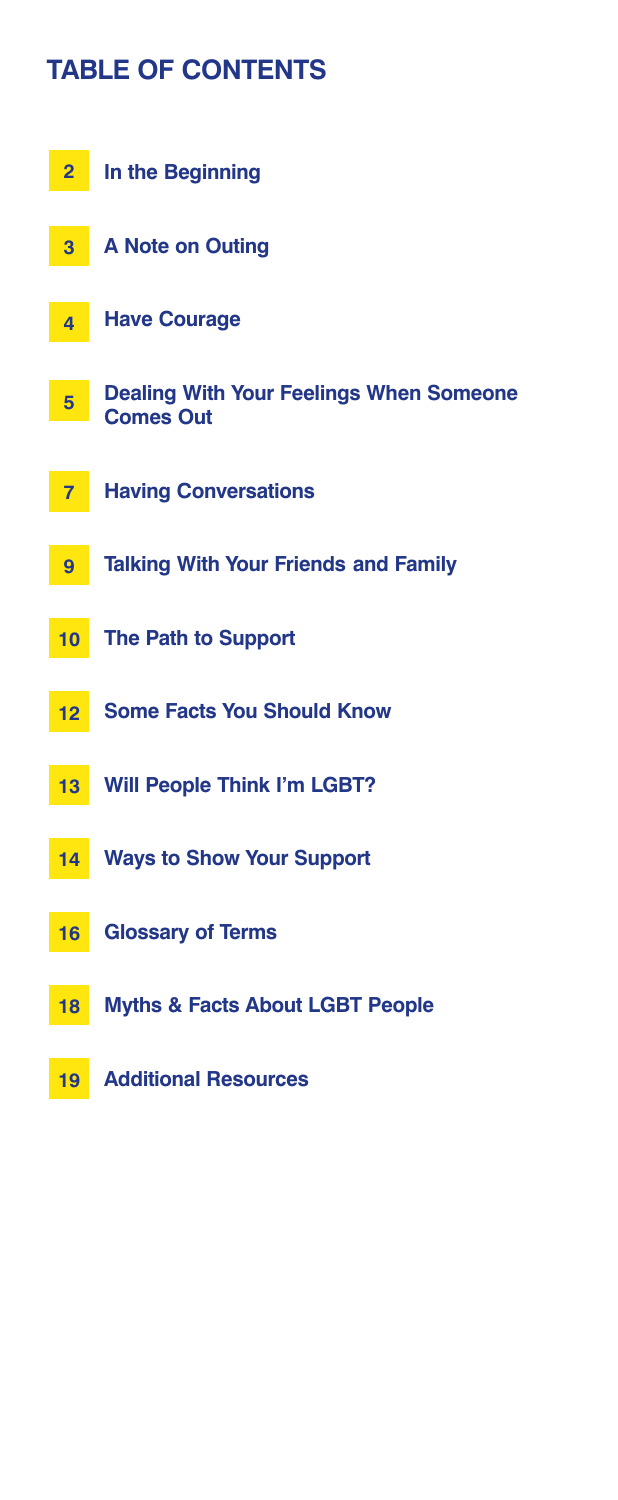# **In the Beginning**

Someone you know and care about is lesbian, gay, bisexual or transgender. He or she has "come out" to you, either directly in conversation or by letting you know in some other way.

If you take nothing else away from this guide, remember this: that person in your life who opened up to you made a conscious choice to let you into his or her life, to be honest in his or her relationship with you. That is an act of trust. In doing so, that person has said that he or she wants your relationship to be based on truth.

Now it is up to both of you to find the courage to accept the challenge of honesty. That means being honest with yourself — acknowledging your feelings and coming to terms with them. And it means being honest with this person in your life — asking questions you need to ask, learning the facts and making the effort to understand the realities of being an LGBT individual so that you can be truly informed and supportive.

When a close friend or family member, or even a colleague, tells you that he or she is lesbian, gay, bisexual or transgender — either directly or indirectly — that person is also telling you that you are someone who matters, and that he or she wants to be honest and genuine with you.

No one knows for sure what makes gay people gay, or why transgender people are transgender. If you ask most LGBT people, they will tell you they did not choose their sexual orientation or gender identity any more than they chose to have blue eyes or brown eyes — it simply is how they were born.

All available research on sexual orientation and gender identity strongly suggests that there is some biological component that defines an individual's orientation or innate gender.

At the end of the day, the "hows" and "whys" are not important. What is key is that someone in your life has made a conscious decision to reveal an important part of his or her individuality to you.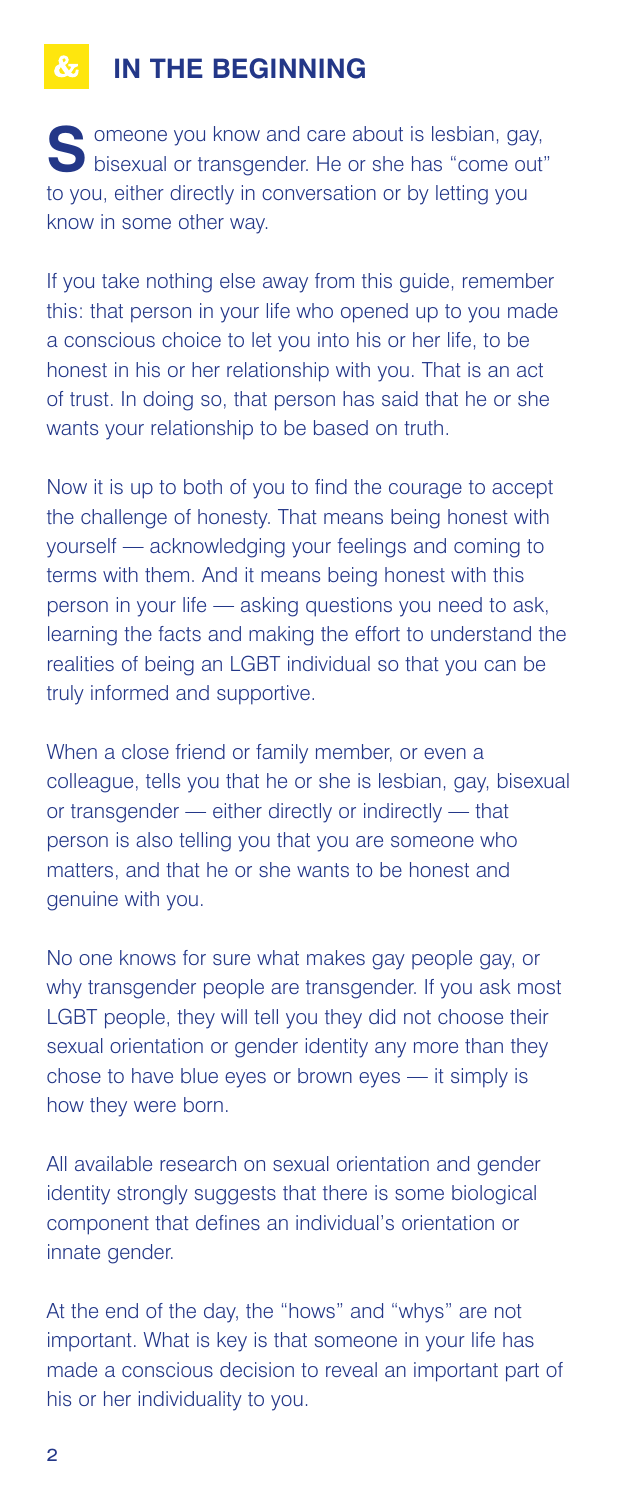Coming out is an extremely personal experience that is different for each person. It is often challenging and evokes emotions of fear, relief, pride and embarrassment. The experience can be daunting, because many LGBT people do not know how their friends, family members or others will react. This uncertainty can be overwhelming.

But one thing is certain — the person who is coming out wants their relationships to be based on honesty.

# **A note on Outing**

**M** ost LGBT people prefer to come out in their own ways and in their own time. Unfortunately, an LGBT person's sexual orientation or gender identity may be exposed without his or her knowledge or consent. "Outing" takes the decision-making out of the individual's hands, which can be painful and awkward for everyone involved.

If someone has not come out to you, do not assume that he or she does not trust or care for you. The person may not be ready, may not feel safe, or may still be coming to terms with his or her own sexual orientation or gender identity.

Showing your support, acceptance and respect for an LGBT person who has been outed can help the healing process and may help both of you to build a stronger, more genuine relationship.

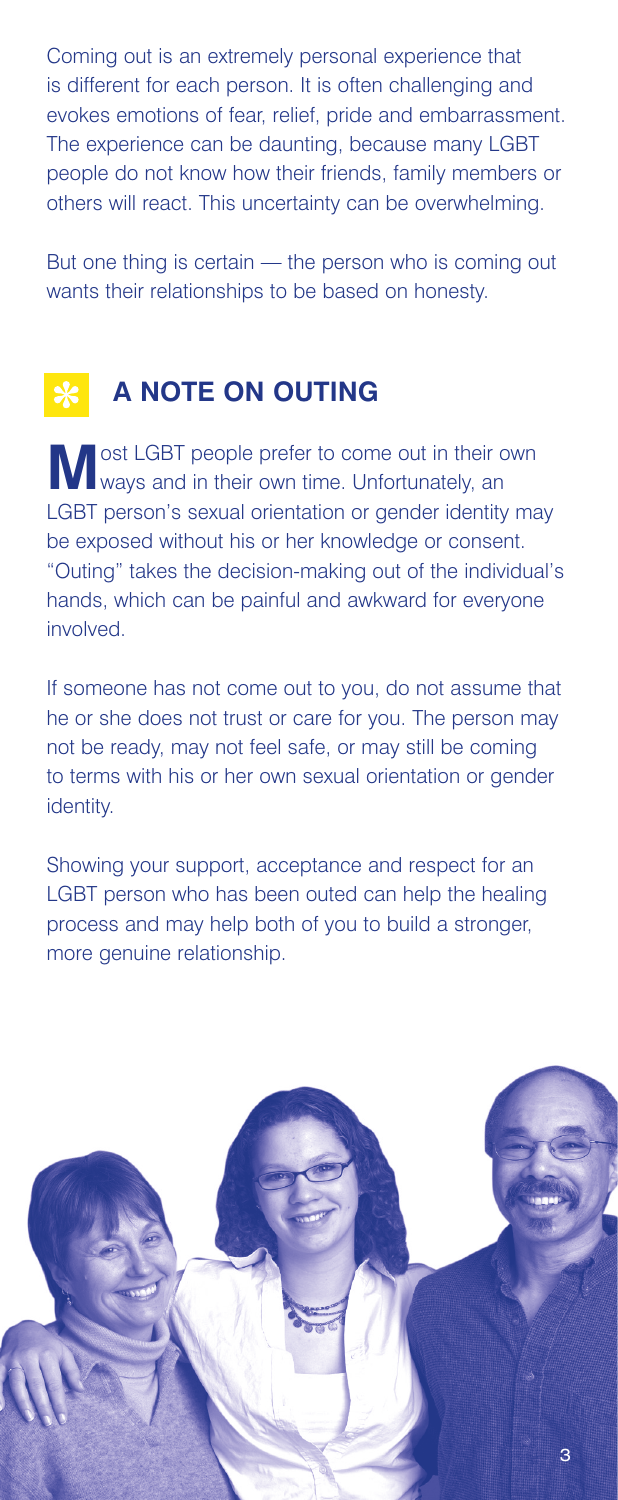# **Have Courage**

**L**esbian, gay, bisexual and transgender people often grow up feeling "different" from others — and are typically keenly aware that the things that make them different may cause them to be rejected or discriminated against.

Just as it takes courage for LGBT people to be open and honest about who they are, it also takes courage to support your LGBT friends or loved ones.

We live in a society where prejudice still exists; where discrimination, both legal and illegal, is still far too common; and where even the physical safety of your friend, loved one or acquaintance can be at risk. That's an unfortunate reality — and that may be part of your friend's or loved one's life.

Recognizing these facts and giving your support to that person will not only take your relationship to a higher level — it can also help take a small step toward a better and more accepting world, for your loved one and for all of us.

In fact, actively working to change these realities in our society is a great way to show support and achieve the type of world your friend or loved one deserves to live in.

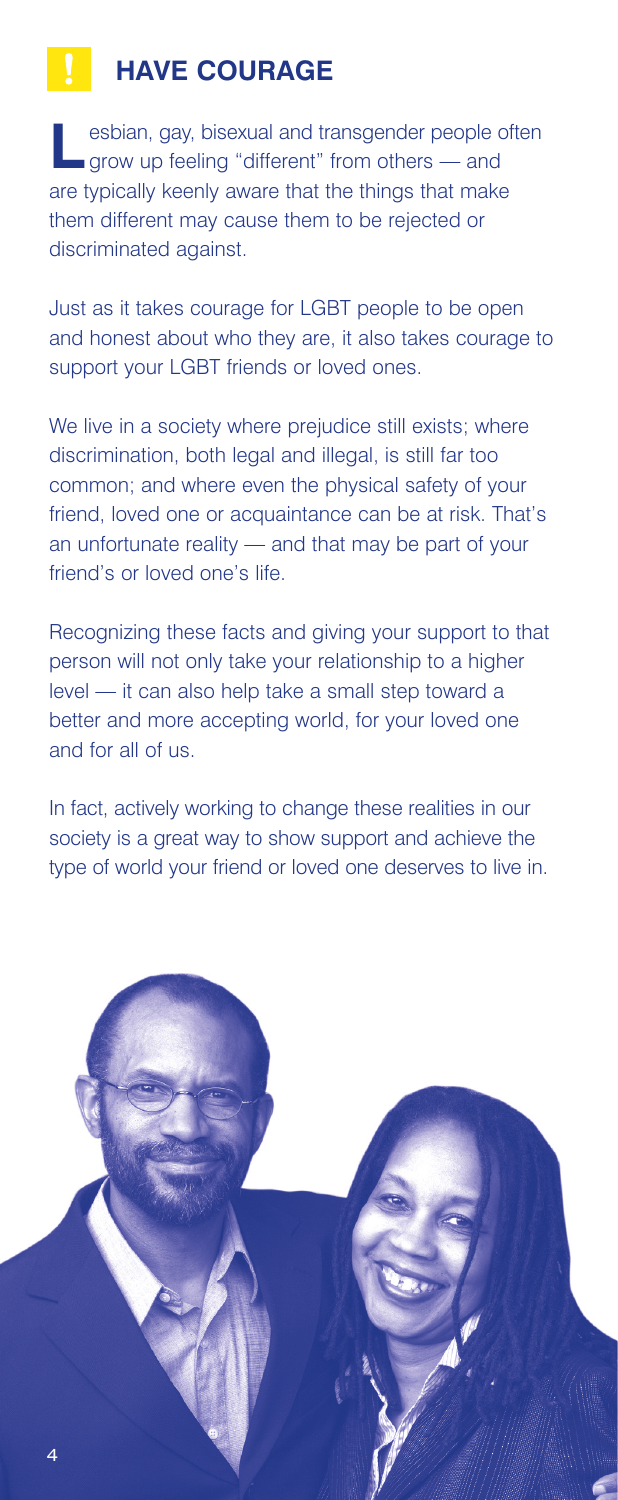### **Dealing With Your Feelings When Someone Comes Out**

**S**o now you have some sense of what it feels like to **Come out to others. But what about how you feel?** 

Typically, straight, cisgender people who have just had someone come out to them report feeling:

### **Honored that someone has chosen to entrust you with this revelation:**

"It was a cool moment. I'll remember it for the rest of my life. You only share something like this with people who matter."

*— Sharon, a sister, Wyoming*

### **Accepting and wanting to move on:**

"You shouldn't build a relationship on whether you are gay or straight. True friendship is not based on that." *— Chris, a college friend, Idaho*

### **Curious about what life is like for LGBT people:**

"Why? How? You ask those questions." *— Brandon, a dad, Oregon* 

### **Apprehension or discomfort:**

"The unknown causes you to pull back." *— Donna, a co-worker, Florida*

### **Disapproval of the perceived "gay lifestyle":**

"I never ask him about it — I don't accept it." *— Steve, an uncle, Maine*

### **Anxiety for the well-being of your LGBT friend or family member:**

"What are you supposed to do? How are we supposed to act? I get angry at how the world will treat him." *— Amy, a mom, Texas*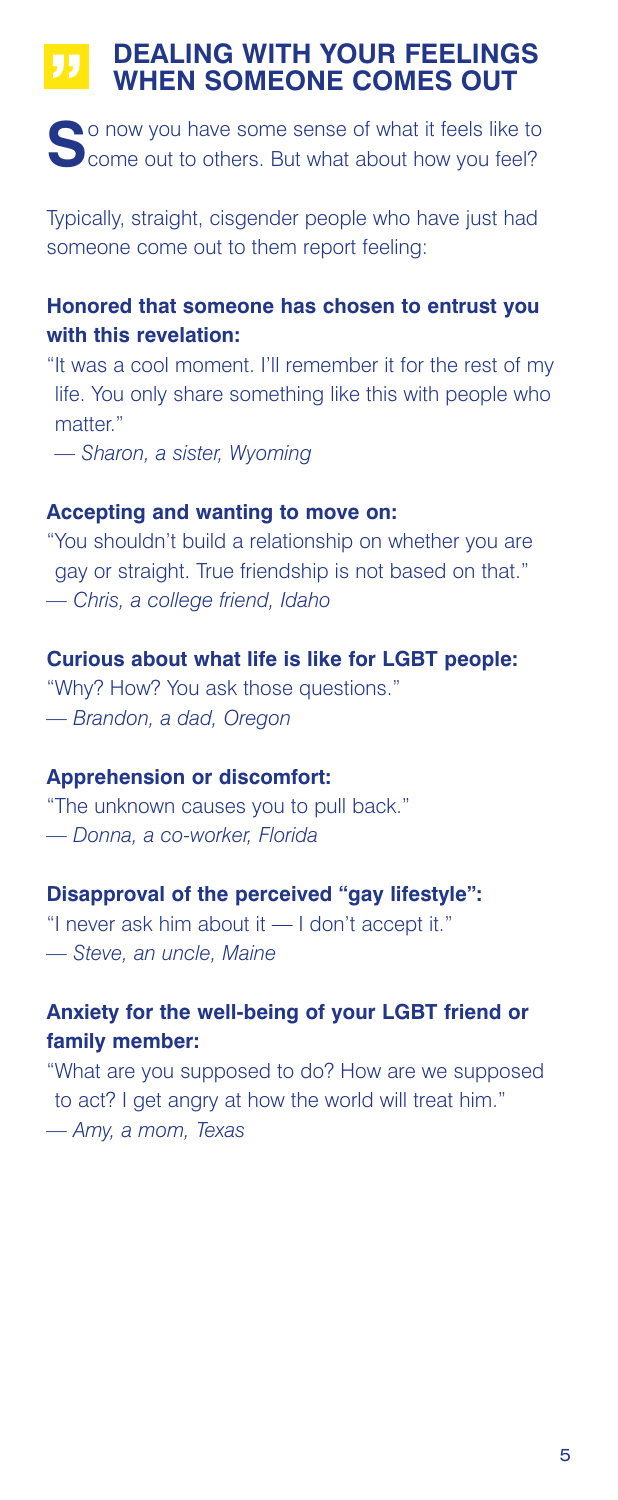It is normal to feel many of these seemingly contradictory emotions at once, leaving you feeling uncertain.

Feeling confused or uncomfortable doesn't make you a bad person. It doesn't mean you are homophobic or transphobic. It does mean you should take the time to work through your feelings fully or honestly so you can reach a place of support for your friend, loved one or acquaintance without reservation.

While you don't need to hide your emotions, it is important to remember that this individual who came out to you is searching for support and acceptance. Before you begin to ask questions to settle your own uncertainty about the situation, it is key that you make the other person feel that they made the right decision to come out to you. You might respond by saying, "Thank you for being honest" or "I appreciate your trust."

You don't have to bottle up your emotions for fear of saying the wrong thing. Use them as the basis for an honest conversation. Ask the questions you need to ask. Have a real talk. And when it's over, you're likely to find that your relationship is stronger and richer than ever.

## **For People of Faith**

After a friend or loved one has come out to you, you might find yourself needing, and perhaps struggling, to come out as a person of faith who supports LGBT equality.

Many denominations and faith traditions are open and welcoming of LGBT people; many are not. If you come from a religious background that teaches that homosexuality and gender variance are wrong or immoral, look back to your texts and history and challenge those assertions in a way that honors your relationship to LGBT friends and loved ones. Visit **www.hrc.org/religion** and **straightforequality. org/faith** to find resources to guide you.

If you come from a more affirming tradition, challenge yourself, your congregation and your community leaders to take the next steps in building an even more supportive spiritual home for LGBT people of faith. You might be surprised to find your own faith deepened and your community strengthened by your actions.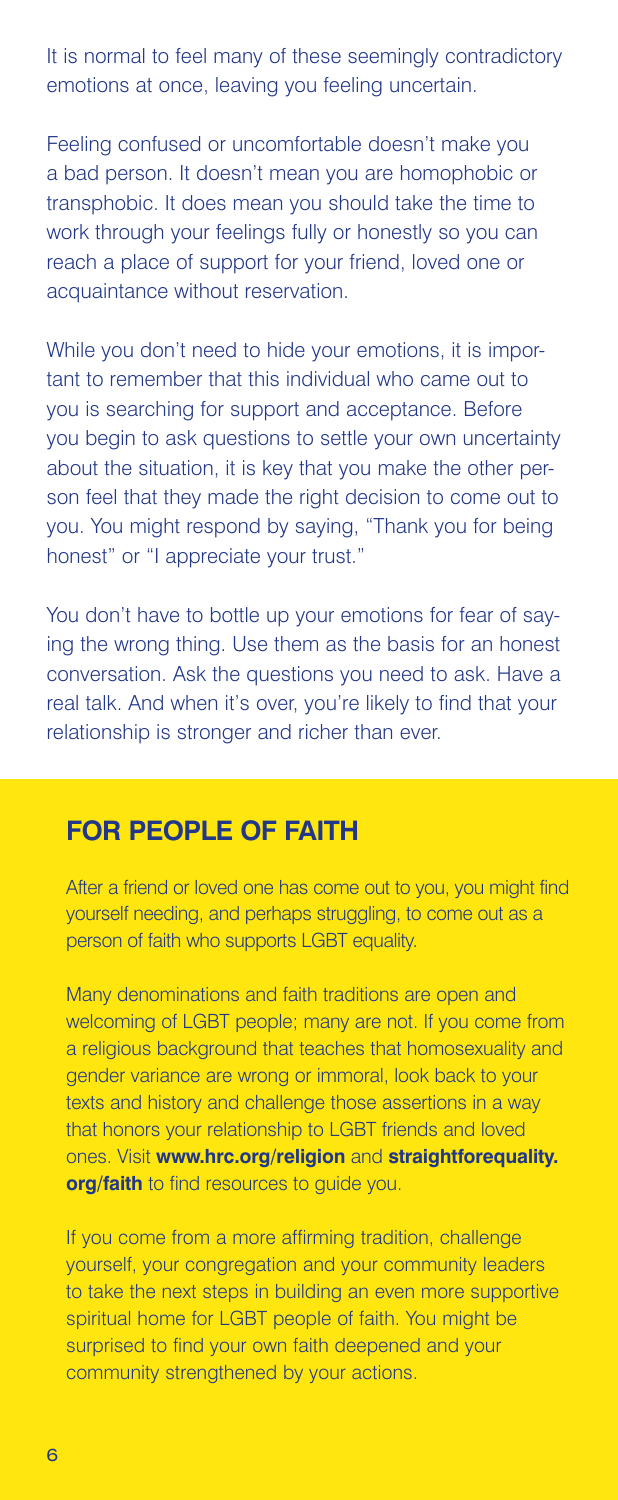# **Having Conversations**

**H**aving conversations about life as a lesbian, gay, bisexual or transgender person may be difficult. It is normal to feel a little awkward, or to be a little afraid of saying the "wrong thing" and making it "weird."

Here are some ways to help start an open dialogue:

### **Ask Respectful Questions to Show You Are Interested**

- When did you know?
- $\blacksquare$  What was it like growing up?
- $\blacksquare$  How did you know it was the right time to come out?
- $\blacksquare$  What has the coming out process been like for you?
- **n** How are you holding up?
- $\blacksquare$  What can I do to support you?

### **Be Honest**

- $\blacksquare$  Tell your friend this is new for you and if you feel awkward, say so.
- Ask your relative to be honest with you about what you say or do that may make him or her uncomfortable.
- Tell your acquaintance if he or she does or says something that makes you uncomfortable.
- Be as open and honest as you would like your friend or loved one to be with you.
- Tell your friend or co-worker that you need a little time to process the information.

### **Be Reassuring**

Explain to your friend that revealing their sexual orientation or gender identity has not changed how you feel about them, but it might take a little while for you to digest what they have told you. You still care for and respect them as much as you ever have or more.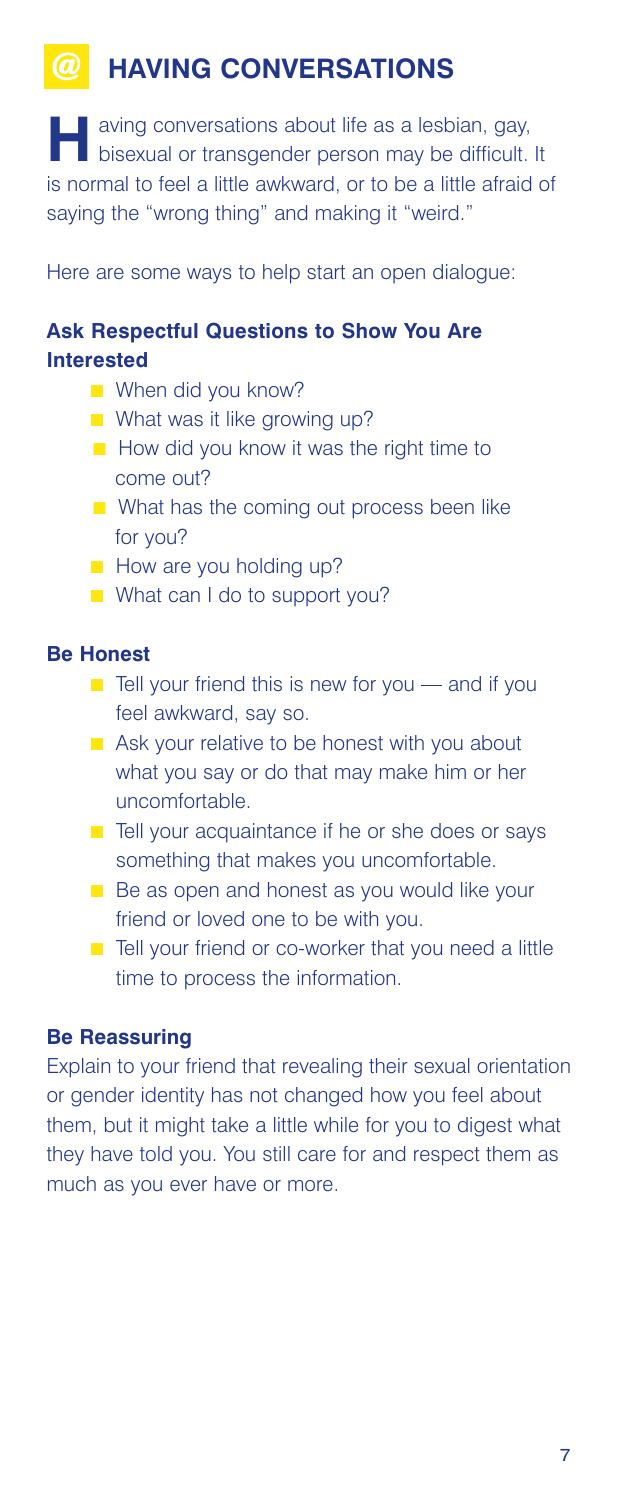### **Laugh a Little**

Humor helps break the ice — if it's done gently and respectfully. As long as you're sure that you're laughing *with* people, and not *at* them — feel free to bring a little humor to the conversation.

Understand, too, that while some LGBT people may use terms with one another in a way they think is funny or affectionate, that does not mean that you, as a non-LGBT person, should necessarily follow their lead. When in doubt, ask your friend or relative if it would be appropriate for you to use the same terms.

### **Send Gentle Signals**

Showing and sharing your acceptance and support can be very easy. Many people often don't realize that LGBT people keep watch for signs from their friends, family and acquaintances about whether it is safe to be open with them.

Some ways you can show your support include:

- Casually mentioning a news item about an LGBT issue in a positive way.
- **n** Mentioning other LGBT friends or family you might have.
- n Putting a symbol like the Human Rights Campaign equal sign, the PFLAG logo or a sticker from another LGBT-supportive organization in your office or home, or on your vehicle.
- $n$  Refraining from using demeaning words and challenging anti-LGBT jokes and rhetoric.
- $\blacksquare$  Inviting your friend or family member to bring their partner to a social event.
- Reading an LGBT publication.
- **n** Joining an LGBT-related Facebook group.
- Tweeting or blogging a message in support of LGBT issues.
- Suggesting you get together to watch a movie or show with LGBT topics or characters.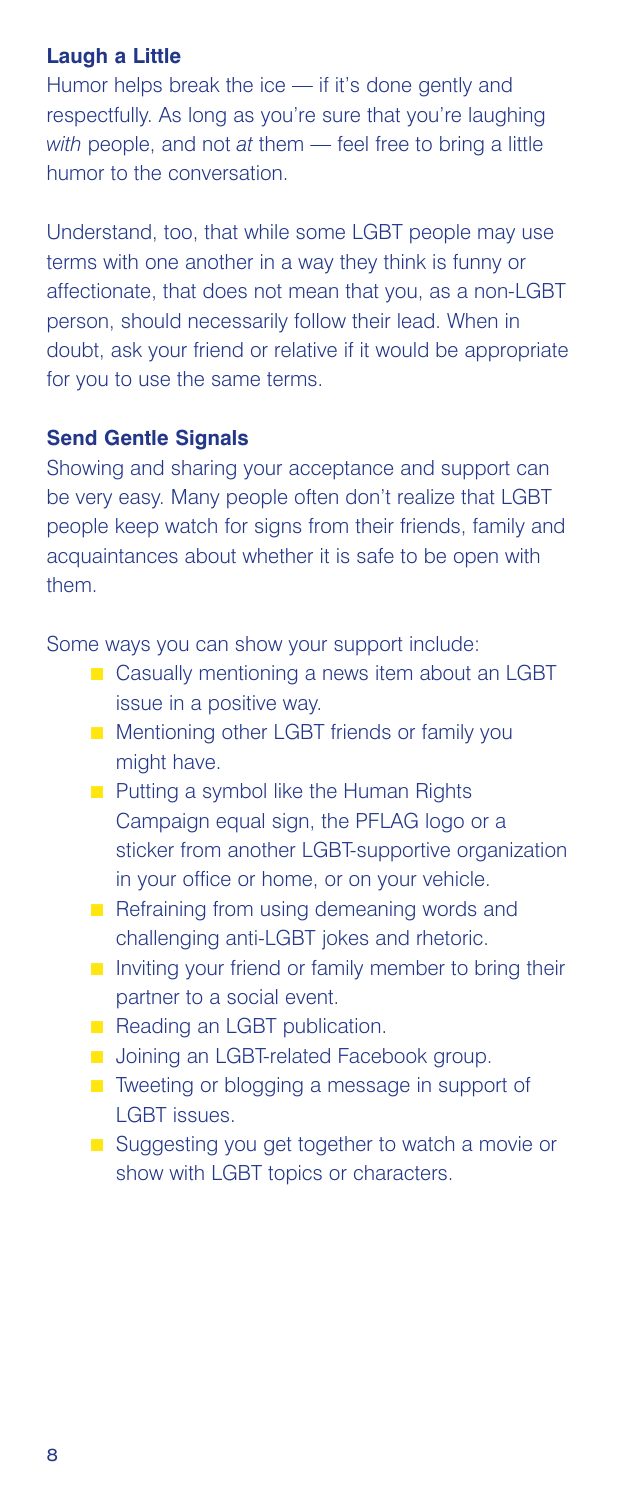## **Talking With Your Friends & Family**

fter someone in your life has come out to you particularly if it is someone close to you, like a child or loved one — you may find yourself deciding how, or if, to tell people in your life that someone you care about is lesbian, gay, bisexual or transgender.

It's important to remember that the person who has just come out to you could be sensitive about how, when and with whom his or her sexual orientation or gender identity is discussed. This might be especially true if you are one of the first people he or she has told, if he or she was outed in a way that adds stress or if his or her work or home life could be adversely affected by the disclosure.

Remember that your friend or family member would probably prefer to stay in control of his or her own coming out process. There is, in fact, a strict policy of confidentiality at all PFLAG community-based support groups, so that everyone can feel safe sharing personal feelings and information.

That said, as long as you have the permission of the person who has come out to you to speak with others about it, these conversations can:

- $\blacksquare$  Help you digest the information.
- **n** Provide support as you sort through your emotions.
- Build more honest and genuine relationships.

By opening up and being honest with the people in your life about knowing and caring for an LGBT person, you will be taking a small but important step toward making the world more understanding and supportive for that person.

As you begin to have conversations with others about having someone close to you come out, you will probably use many of the same skills and lessons that will help you talk openly with the person who just came out to you.

More often than not, people will take their cues from you about how to deal with this.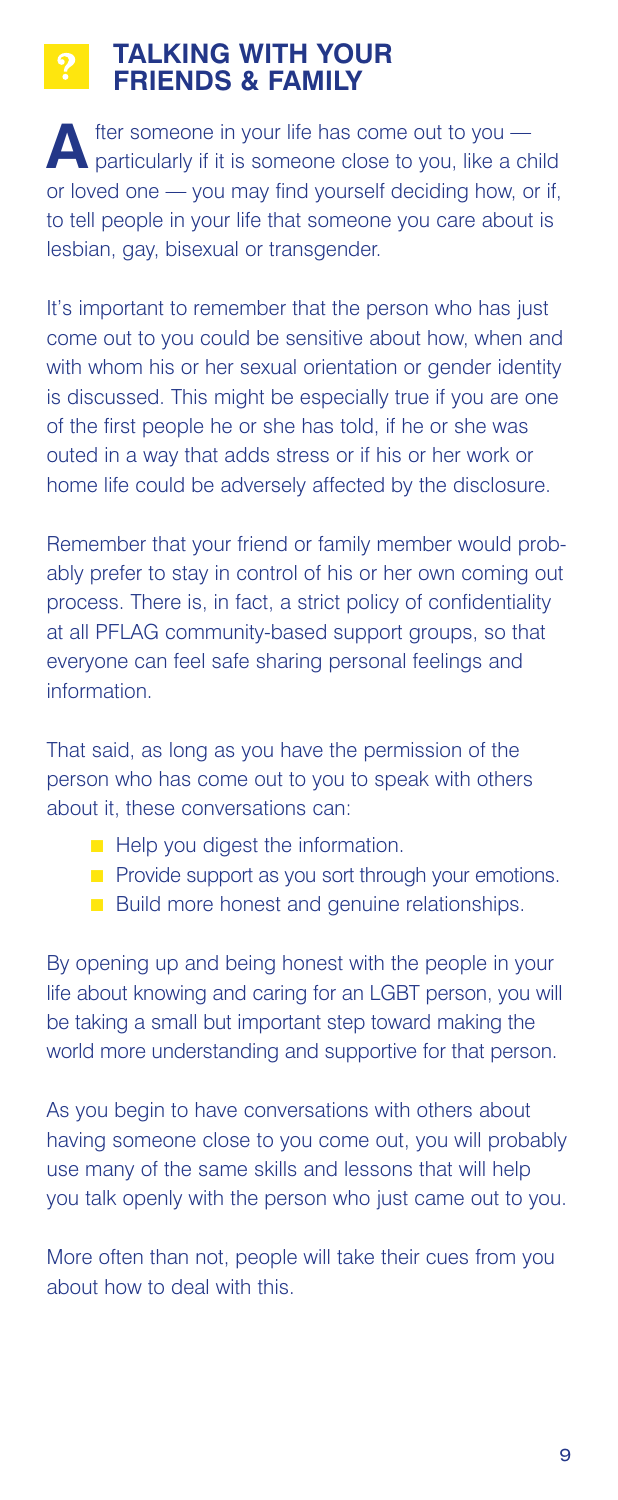**there is no ONE "right" way to become a more supportive friend, loved one or colleague. BUT there is a process that many go through in learning how to BE EVEN MORE SUPPORTIVE.** 

# **uncertainty, embarrassment, curiosity 1**

Dealing with the initial newness and possible surprise that a friend, loved one or acquaintance is lesbian, gay, bisexual or transgender can be awkward and challenging as you begin your process of understanding.

# **2 ACCEPTANCE**

Coming to terms with the fact that your friend, family member or acquaintance is LGBT, and that sexual orientation and gender identity and expression are basic parts of who people are, like the color of their eyes, hair or skin.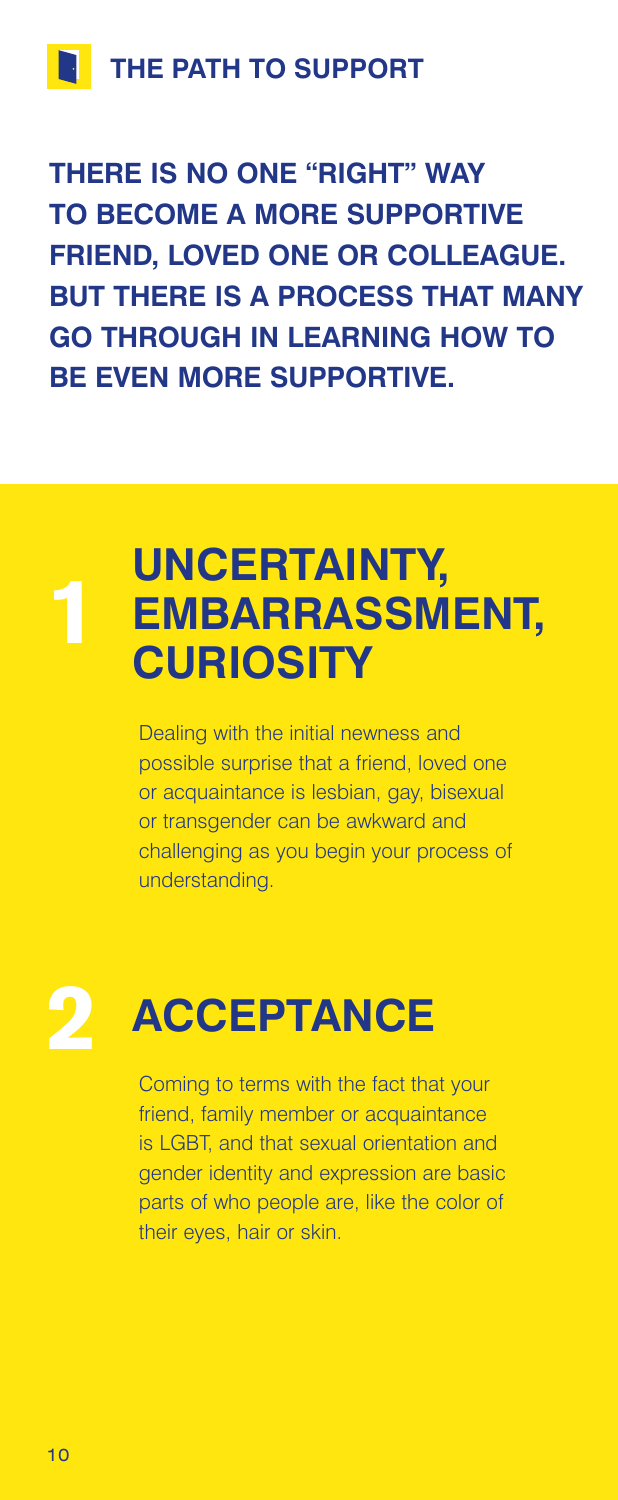# **3 SUPPORT**

Realizing that in order to have genuine, open connections to LGBT friends or family members, you will have to find a way to support them as they are — and then doing so.



# **Letting Your Support Inform Your Decisions 4**

Finally, it's about working to develop a true understanding of what it means to be LGBT in America and trying to do your part to help break down the walls of prejudice and discrimination that still exist — for example, by supporting businesses with appropriate anti-discrimination policies, saying you don't appreciate "humor" that demeans LGBT people when it happens or learning about where political candidates stand on issues that have an impact on the LGBT community.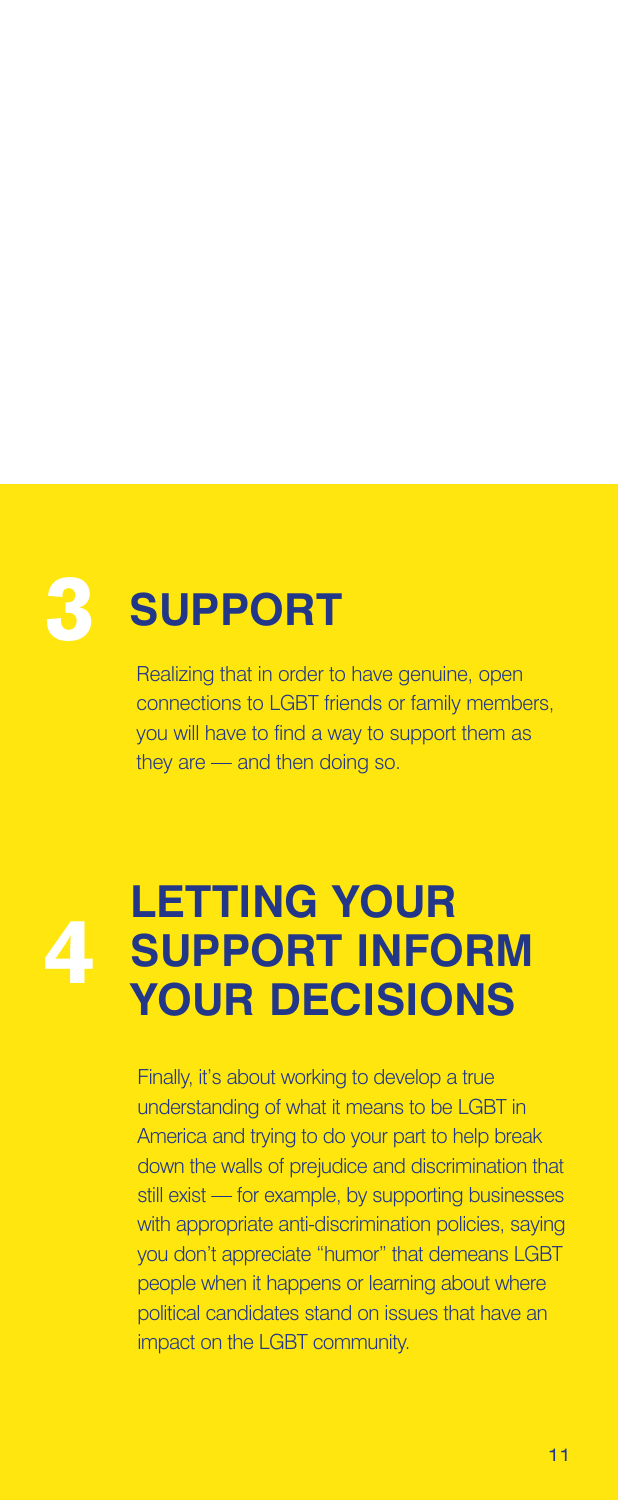# **some facts you should know**

**Part of being ever more supportive of your lesbian,** gay, bisexual or transgender friends, loved ones or acquaintances means developing a true understanding of how the world views and treats them.

There is a lot of good news on this front. America has become a much more open and accepting country.

### **Some Interesting Facts:**

- Same-sex couples live in 99 percent of all counties nationwide. (2010 U.S. Census)
- $\blacksquare$  There are more than 1 million lesbian and gay veterans in the United States. (Urban Institute)
- 67 percent of all Fortune 500 companies offer domestic partner health benefits to their employees' same-sex partners. (2014 HRC Workplace Project)
- There are at least 2 million children being raised by same-sex couples in the United States and probably many more. (2010 U.S. Census)
- n In a 2013 Quinnipiac University poll, a majority of Catholic voters – 54 percent – support marriage equality.
- 79 percent of Generation Equality ("millennials") supports employment discrimination protection for LGBT Americans. (2011, Public Religion Research Institute)

Yet, even as we justifiably celebrate this progress, you should also know that your LGBT friends and loved ones are likely to face real challenges in their lives.

### **Some Unfortunate, But True, Facts:**

- There are no state laws protecting LGBT Americans against workplace bias based on sexual orientation in 29 states and based on gender identity in 33 states.
- 81.9 percent of LGBT students report being verbally harassed — name-calling, threats, etc. at school. (GLSEN, 2011)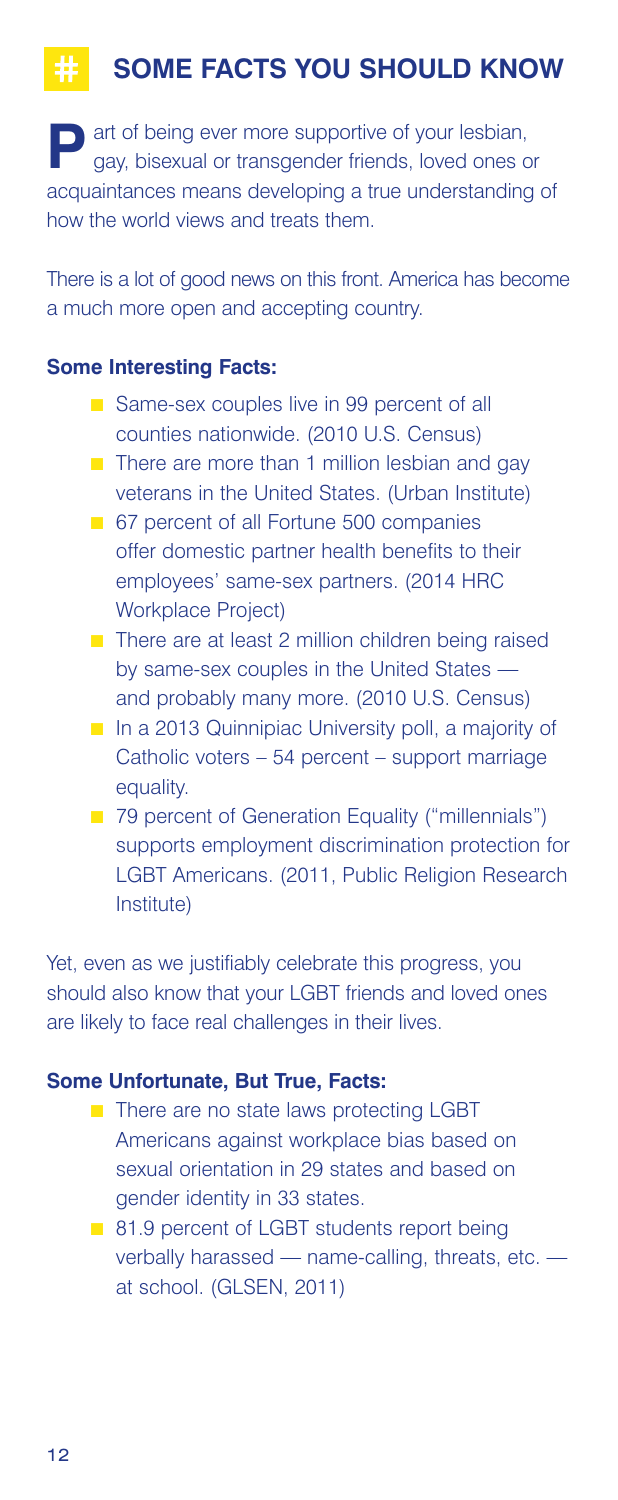- Hate crimes against LGBT Americans are on the rise, even as other violent crimes continue to decline. As of 2009, federal hate crimes laws protect LGBT Americans. (FBI Hate Crimes Statistics 2009)
- Of the 1.6 million homeless American youth, up to 40 percent identify as LGBT. An alarming 43 percent of those youth report being kicked out of the house. (Pallette Fund et al., 2012)

### **Will People Think I'm LGBT?**

**T**his is a question that many people have — and are often afraid to ask out loud. The simple answer is: Yes, it is possible that some people may wonder if you are gay if you show your support for lesbian, gay, bisexual and transgender issues.

At the same time, most people understand that supporting fairness and equality for LGBT people does not mean that a person is LGBT — it means that a person values respect and acceptance for all Americans.

People who have not had a personal relationship with an LGBT individual are often unaware of the issues facing the community. By being an advocate and supporter of LGBT equality, you are leading by example. Odds are others will follow.

Many civil rights movements were successful because people from nearly every part of society stood shoulder to shoulder in fighting bias.

The work to make America safer and fairer for LGBT people will take the effort and understanding of **all** Americans. That is why it is so important that you are reading this guide.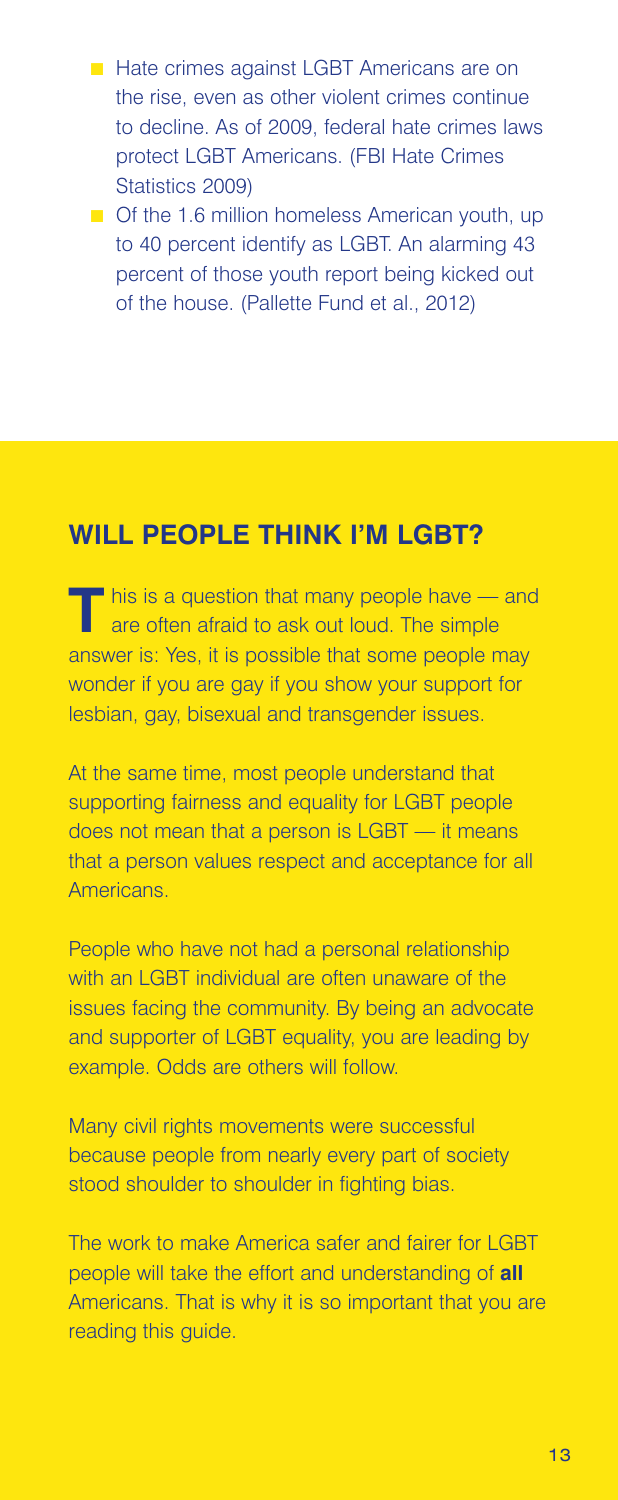# **Ways to show your support**

**T** here are many different ways that you can show your support for the lesbian, gay, bisexual and transgender people in your life. There is no one "right" way to do so.

Here are some easy ways you might demonstrate your support that fit naturally into most people's lives:

- $\blacksquare$  Create social settings that bring your straight, cisgender and LGBT friends and family together.
- Talk openly and honestly with your LGBT loved ones about their lives.
- $\blacksquare$  Find opportunities to talk openly with your straight, cis friends about your LGBT friends and family and the issues they face.
- Make sure that you include the same-sex partner of your LGBT loved one in events and activities just as you would any other friend's spouse or significant other.
- Don't allow anti-LGBT jokes or statements expressed in your presence to go unchallenged.
- $\blacksquare$  Integrate inclusive language into your regular conversations, professional interactions and/or spiritual life.
- Get involved with pro-LGBT groups and campaigns and contact your elected officials about equality.
- Join pro-LGBT causes or groups on Facebook and through other social networking opportunities.
- Attend pride celebrations and other LGBT community events.
- $\blacksquare$  Demonstrate your open support by displaying an HRC or PFLAG bumper sticker, mug or poster, or similar items from other local or national organizations.
- n Visit the PFLAG website at **www.pflag.org** for information on local meetings and PFLAG public education programs across the country.
- $\blacksquare$  Find out if your employer has an equal rights policy. If not, encourage the organization's leadership to adopt one.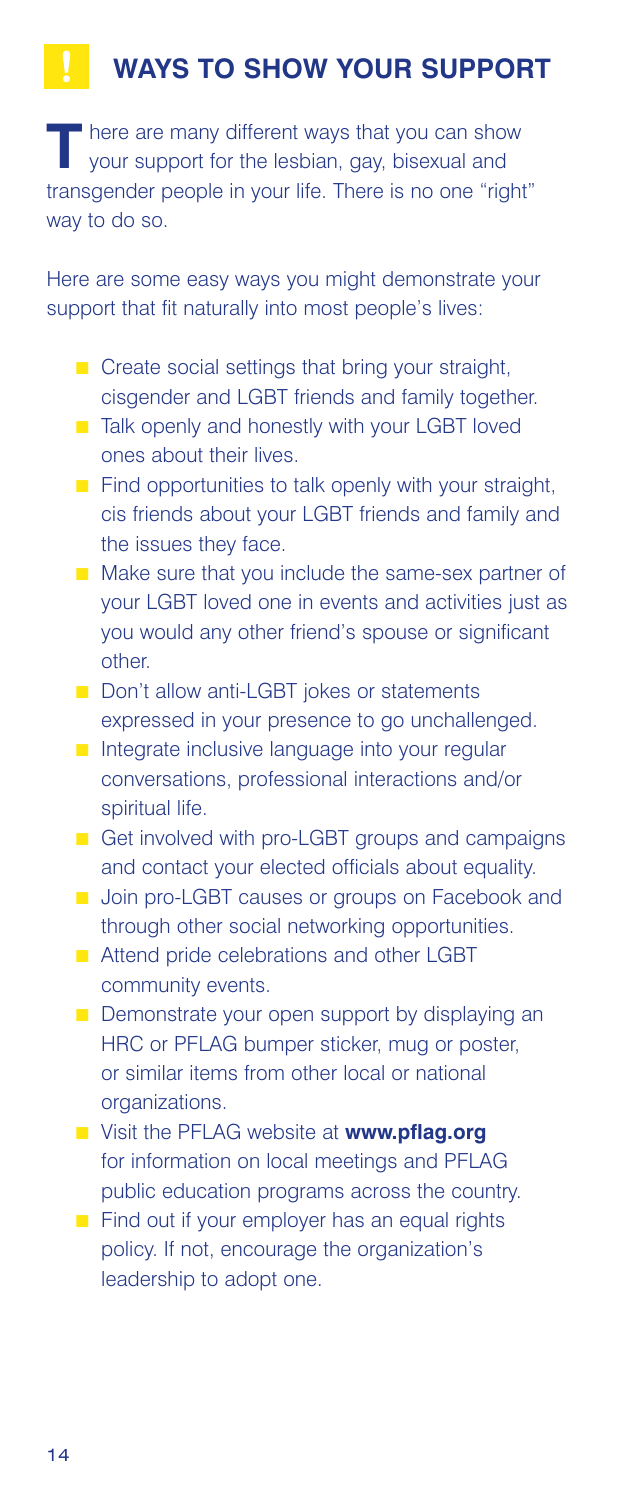- Also, participate in any employee resource groups that support LGBT employees.
- $\blacksquare$  Research the views of candidates for public office and factor their stand on LGBT equality into your decision on who to vote for.
- **n** Sign up online at **www.hrc.org** and at **www.pflag.org** to get updates on new developments.

These additional resources are available from PFLAG at **www.pflag.org/publications**:

- Our Daughters and Sons: Questions and Answers for Parents of Gay, Lesbian and Bisexual People
- Be Yourself: Questions and Answers for Gay, Lesbian, Bisexual and Transgender Youth
- **n** Welcoming Our Trans Family and Friends
- $\blacksquare$  the quide to being a straight ally
- $\blacksquare$  read this before you put your metatarsals between your mandible and maxilla: straight for equality in healthcare
- be not afraid, help is on the way! straight for equality in faith communities
- Nuestras hijas y nuestros hijos: Preguntas y respuestas para padres de gays, lesbianas y bisexuales
- Se Tu Mismo
- Faith in Our Families: Parents, Families and Friends Talk About Religion and Homosexuality
- **n** Opening the Straight Spouse's Closet

HRC also has a growing number of resources available at **www.hrc.org/publications**:

- The HRC Resource Guide to Coming Out
- Answers to Questions About Marriage Equality
- **n** Living Openly in Your Place of Worship
- **n** For The Bible Tells Me So
- Gender Identity & Our Faith Communities
- Transgender Visibility: A Guide to Being You
- GenEQ Guide to Entering the Workforce
- **n** Buying for Workplace Equality: A Guide to Companies, Products and Services that Support LGBT Equality
- Resource Guide to Coming Out for African Americans
- **n** Healthcare Equality Index
- Corporate Equality Index
- n Guía de Recursos para Salir de Clóset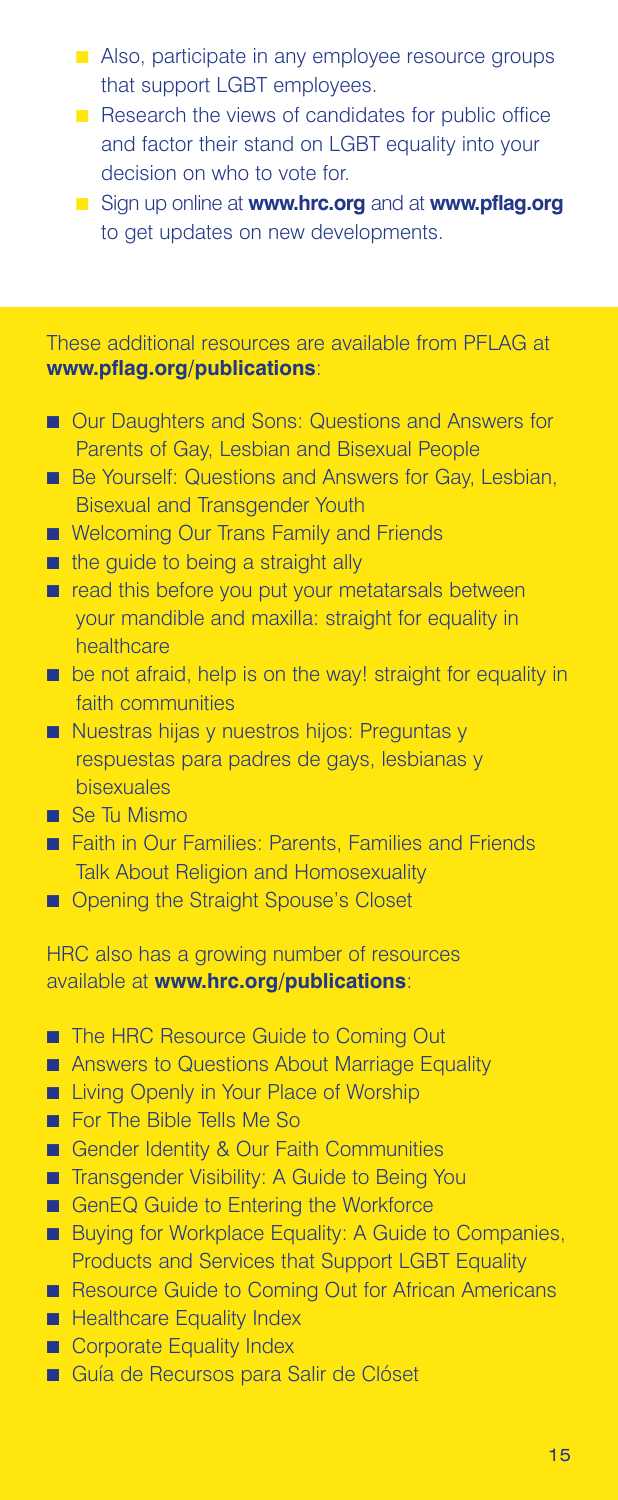# **Glossary of Terms**

**Many Americans refrain from talking about sexual orientation and gender identity or expression because it feels taboo, or because they're afraid of saying the wrong thing. This glossary was written to give people the words and meanings to help make conversations easier and more comfortable.**

**ally** – A term used to describe someone who is supportive of LGBT people. It encompasses straight allies as well as those within the LGBT community who support each other, e.g. a lesbian who is an ally to the bisexual community.

**bisexual** – A person emotionally, romantically, sexually and relationally attracted to both men and women, though not necessarily simultaneously. A bisexual person may not be equally attracted to both sexes, and the degree of attraction may vary as sexual identity develops over time.

**cisgender** – A term used to describe people whose gender identity or expression aligns with those typically associated with the sex assigned to them at birth.

**coming out** – A lifelong self-acceptance process. LGBT people identify this identity first to themselves and then may reveal it to others. Publicly identifying one's identity may or may not be part of the coming out process.

**gay** – A word describing a man or a woman who is emotionally, romantically, sexually and relationally attracted to members of the same sex.

### **gender expression** –

External manifestation of one's gender identity, usually expressed through masculine, feminine or gender variant behavior, clothing, haircut, voice or body characteristics. Typically, transgender people seek to make their gender expression match their gender identity, rather than their birth-assigned sex.

**gender identity** – One person's innate, deeplyknown psychological identification as a man, woman or some other gender.

#### **gender non-conforming** –

A word referring to people who express their gender differently than society's expectations. Conveys a wider, more flexible range of gender identity and/or expression than typically associated with the binary gender system.

**genderqueer** – Blurring the lines around gender identity and sexual orientation, genderqueer individuals typically reject notions of static categories of gender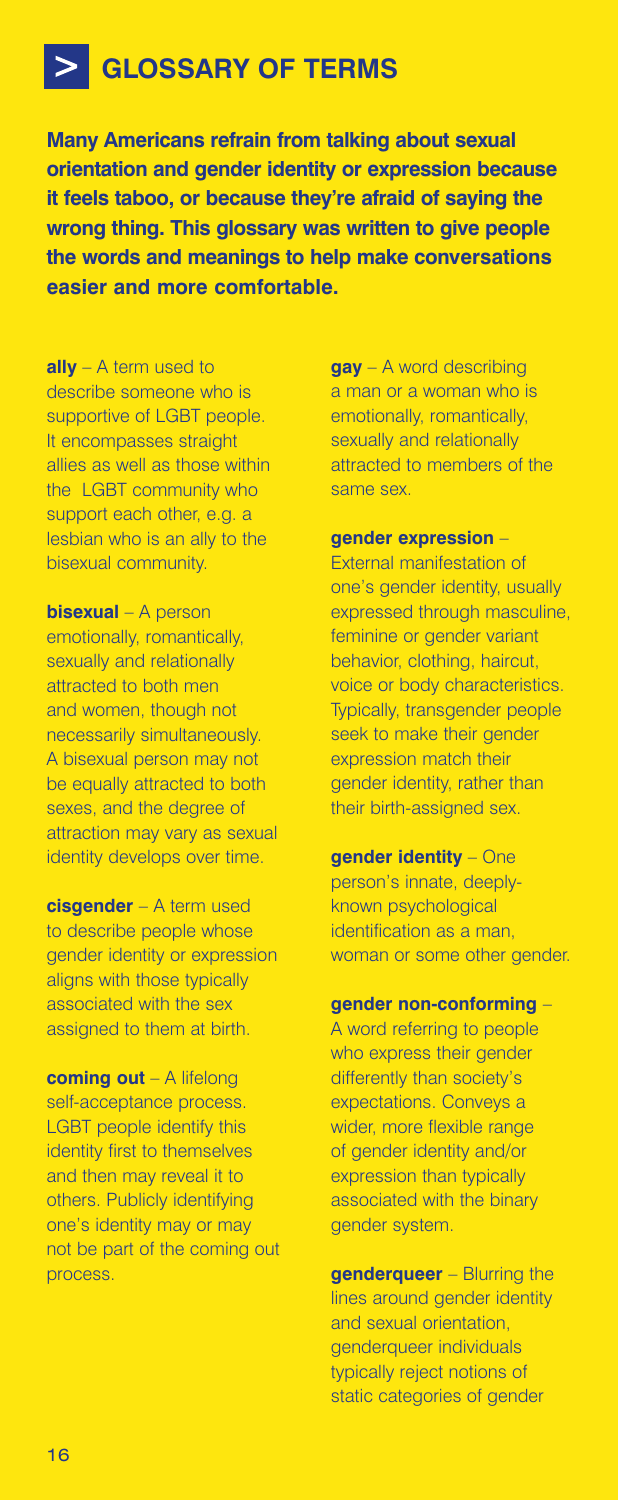and embrace a fluidity of gender identity and often, though not always, sexual orientation.

**homophobia** – The fear and hatred of or discomfort with people who love and are sexually attracted to members of the same sex.

**lesbian** – A woman who is emotionally, romantically, sexually and relationally attracted to women.

**LGBT** – An acronym for "lesbian, gay, bisexual and transgender."

**living openly** – A state in which LGBT people are out about their sexual orientation or gender identity in their personal, public and/or professional lives.

**outing** – The act of publicly declaring someone's sexual orientation or gender identity, sometimes based on rumor or speculation, without that person's consent.

**queer** – Historially considered a derogatory term, it has been adopted by many LGBT people (especially young people) to describe themselves.

### **same-gender loving** – A term some prefer to use instead of "gay" or "lesbian" to express attraction to and

love of people of the same

gender.

**sexual orientation** – An emotional, romantic, sexual and relational attraction to another person; may be a same-sex, opposite-sex or a bisexual orientation.

**sexual preference** – An outdated term considered offensive by many LGBT people. It suggests that being LGBT is a voluntary decision that can be "cured."

**supporter** – A person who supports and honors sexual diversity, acts accordingly to challenge homophobic or transphobic remarks and behaviors, and explores and understands these forms of bias within him- or herself.

**transgender** – An umbrella term describing a broad range of people who experience and/or express their gender differently from what most people expect. It includes people who describe themselves as transsexual, cross-dressers or otherwise gender nonconforming.

**transphobia** – The fear and hatred of, or discomfort with, people whose gender identity or gender expression do not conform to cultural gender norms.

**transsexual** – A less commonly used term to describe people whose gender identity and birthassigned sex do not match. Many people prefer the term "transgender" to describe themselves.

*The Human Rights Campaign would like to thank the Gay & Lesbian Alliance Against Defamation (www.glaad.org) for providing definitions for many of these terms.*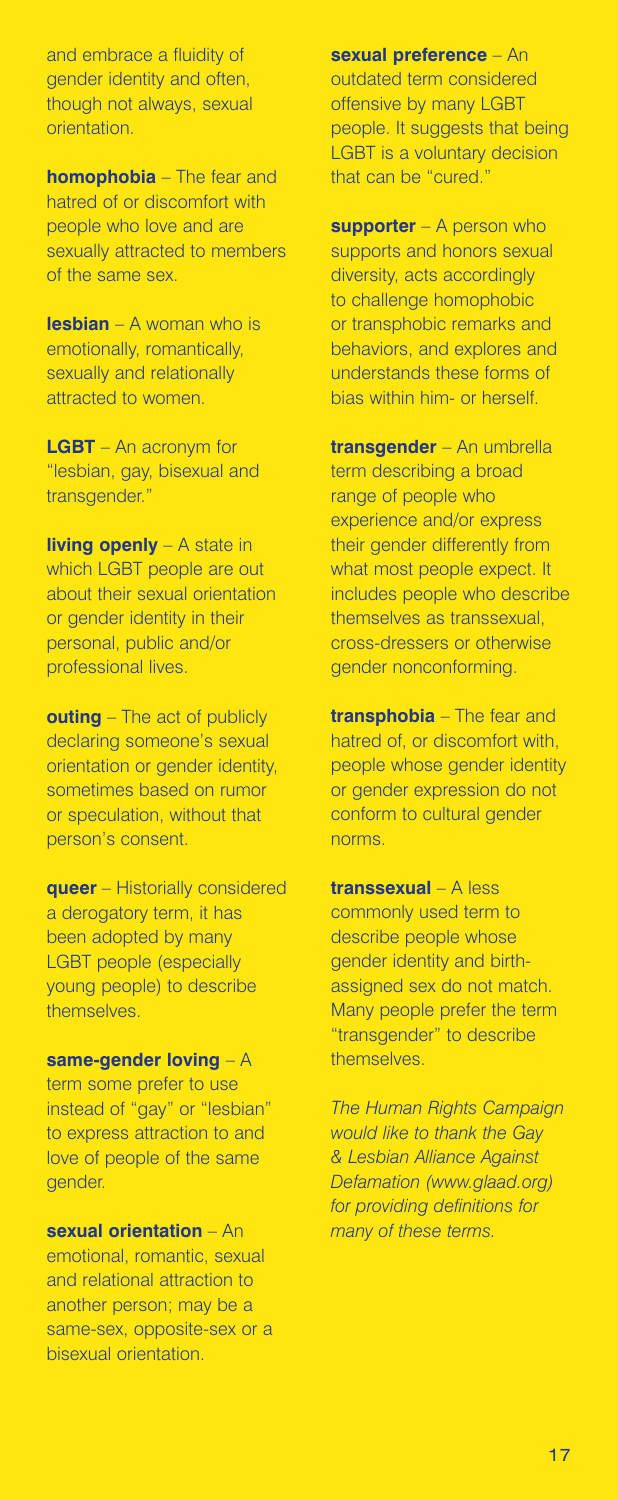### **Myths & Facts About LGBT People**

**Most of the negative stereotypes of lesbian, gay, bisexual and transgender people are based on erroneous or inadequate information. The myths:**

**It's a "choice."** Sexual orientation and gender identity are not choices, any more than having brown eyes or any more than *people choose* to be straight. The choice is in deciding whether or not to live your life openly and honestly with yourself and others.

**It's a "lifestyle."** It is sometimes said that LGBT people have a 'lifestyle.' The problem with that word is that it trivializes LGBT people and the struggles they face. Being LGBT is no more a lifestyle than being who you are - its a life, just like anyone else's.

**LGBT people can "change" or be "cured."** No scientifically valid evidence exists that shows that people can change their sexual orientation, although some people do repress it. The most reputable medical and psychotherapeutic groups say you should not try to change your sexual orientation, as the process can actually be damaging.

**Same-sex relationships don't last.** Same-sex couples can, and do, form lasting, lifelong, committed relationships — just like any other couples. And just like any other couples, sometimes same-sex relationships end. The primary difference is that same-sex couples have fewer opportunities to marry or enter into the same legal and societal relationships than straight couples, therefore denying them the access to equal rights, protections and responsibilities that come with marriage, civil unions, etc.

**LGBT people can't have families.** According to the 2010 Census, more than 2 million children — probably many more — are being raised by same-sex couples nationwide. The American Psychological Association and other major medical and scientific researchers have stated that children of lesbian, gay and transgender parents are as mentally healthy as children raised by straight parents.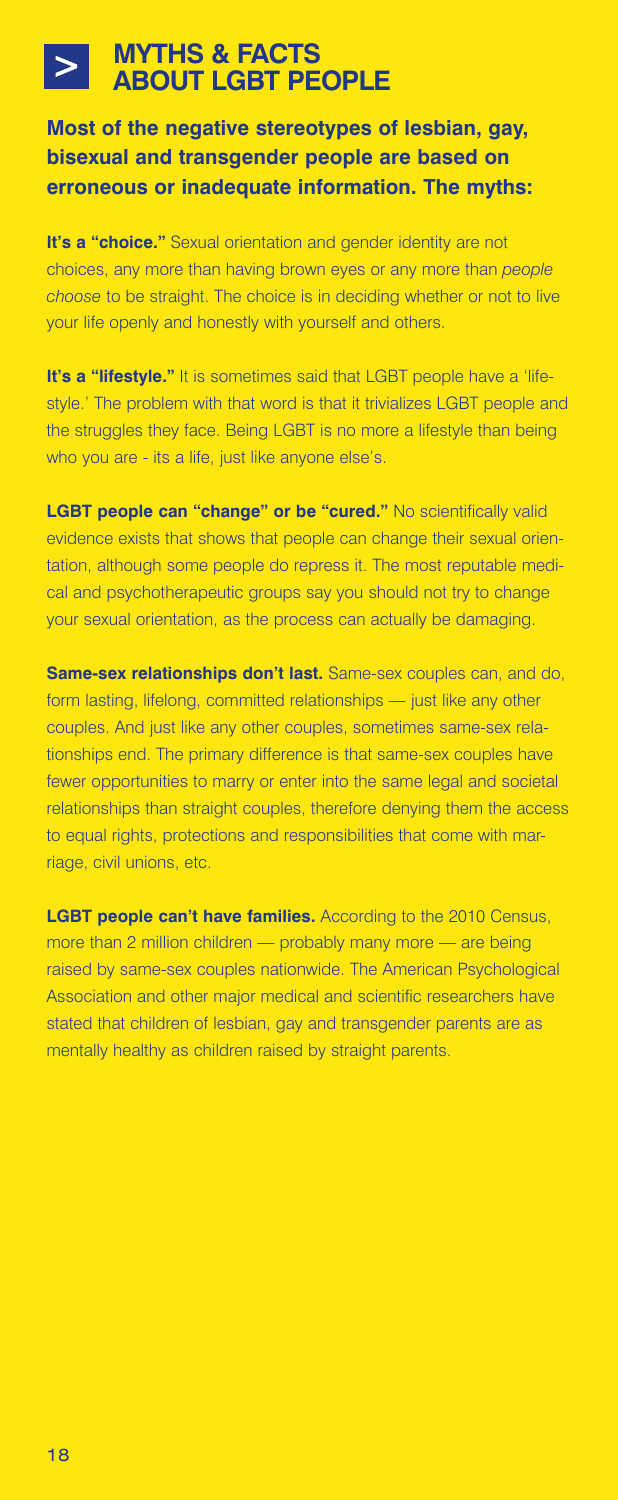# **ADDITIONAL RESOURCES**

#### **National LGBT Organizations**

American Veterans for Equal Rights **www.aver.us**

Bisexual Resource Center 617-424-9595 **www.biresource.net**

CenterLink: The Community of LGBT Centers 954-765-6024 **www.lgbtcenters.org**

Children of Lesbians and Gays **Everywhere** 415-861-5437 **www.colage.org**

Family Equality Council 617-502-8700 **www.familyequality.org**

Gay Asian Pacific Support Network 213-368-6488 **www.gapsn.org**

Gay & Lesbian Medical Association 202-600-8037 **www.glma.org**

Gay, Lesbian and Straight Education Network 212-727-0135 **www.glsen.org**

Gay and Lesbian Alliance Against Defamation 212-629-3322 **www.glaad.org**

Gay and Lesbian Victory Fund 202-842-8679 **www.victoryfund.org**

**Immigration Equality** 202-714-2904 **www.immigrationequality.org**

Lambda Legal 212-809-8585 **www.lambdalegal.org**

National Black Justice Coalition 202-319-1552 **www.nbjc.org**

National Center for Lesbian Rights 415-392-6257 **www.nclrights.org**

National Center for Transgender **Equality** 202-903-0112 **www.transequality.org**

National Gay and Lesbian Task Force 202-393-5177 **www.thetaskforce.org**

National Minority AIDS Council 202-483-6622 **www.nmac.org**

PFLAG National

202-467-8180 **www.pflag.org www.straightforequality.org**

OutServe SLDN 202-328-3244 **www.sldn.org**

Straight Spouse Network 201-825-7763 **www.straightspouse.org**

The Trevor Project 310-271-8846 **www.thetrevorproject.org**

#### **Religious Organizations**

Affirmation (Mormon) 661-367-2421 **www.affirmation.org**

Affirmation (United Methodist) **www.umaffirm.org**

Al-Fatiha Foundation (Muslim) 202-452-5534

Association of Welcoming & Affirming Baptists 240-242-9220 **www.wabaptists.org**

DignityUSA (Catholic) 800-877-8797 or 202-861-0017 **www.dignityusa.org**

*cont'd, pg. 20*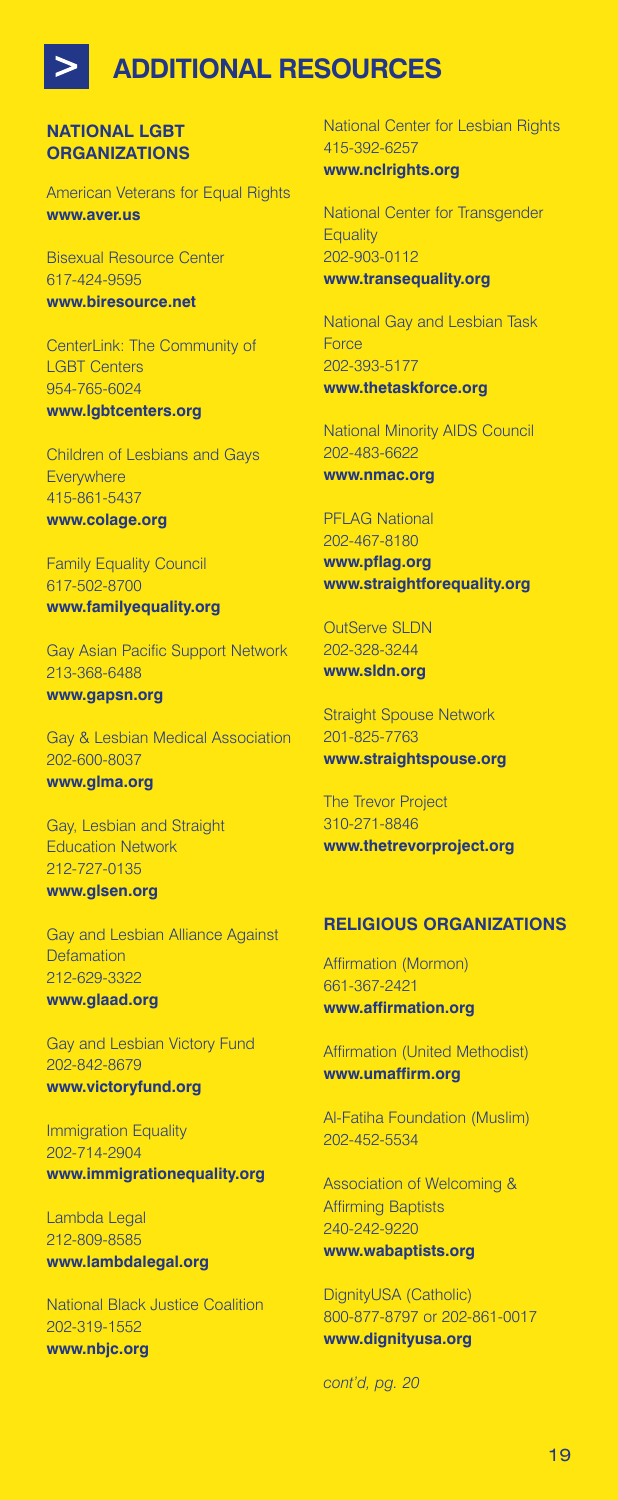# **ADDITIONAL RESOURCES**

Emergence International (Christian Scientist)

**www.emergence-international.org**

Evangelicals Concerned Western Region 202-621-8960 **www.ecwr.org**

Gay Buddhist Fellowship 415-207-8113 **www.gaybuddhist.org**

Integrity USA (Episcopalian) 800-462-9498 or 585-360-4512 **www.integrityusa.org**

More Light Presbyterians 505-820-7082 **www.mlp.org**

Rainbow Baptists 240-515-8664 **www.rainbowbaptists.org**

Reconciling Works 651-665-0861 **www.reconcilingworks.org**

Seventh-Day Adventist Kinship International **www.sdakinship.org**

**Soulforce** 888-326-5610 **www.soulforce.org**

Unitarian Universalists Association Office of Bisexual, Gay, Lesbian, and Transgender Concerns 617-948-6461 **www.uua.org/obgltc**

United Church of Christ Coalition for LGBT Concerns 800-653-0799 or 216-861-0779 **www.ucccoalition.org**

Metropolitan Community Churches 310-360-8640

**www.mccchurch.org**

Unity Fellowship Church Movement (African American) 323-938-8322 **www.unityfellowshipchurch.org**

World Congress of Gay, Lesbian, Bisexual and Transgender Jews 202-452-7424 **www.glbtjews.org**

### **Hotlines**

The Trevor Helpline 866-4-U-TREVOR (866-488-7386)

National Gay and Lesbian Youth **Hotline** 800-347-TEEN (800-347-8336)

Gay, Lesbian, Bisexual, and Transgender National Hotline 888-843-GLNH (888-843-4564)

CDC Information Line 800-CDC-INFO (800-232-4636)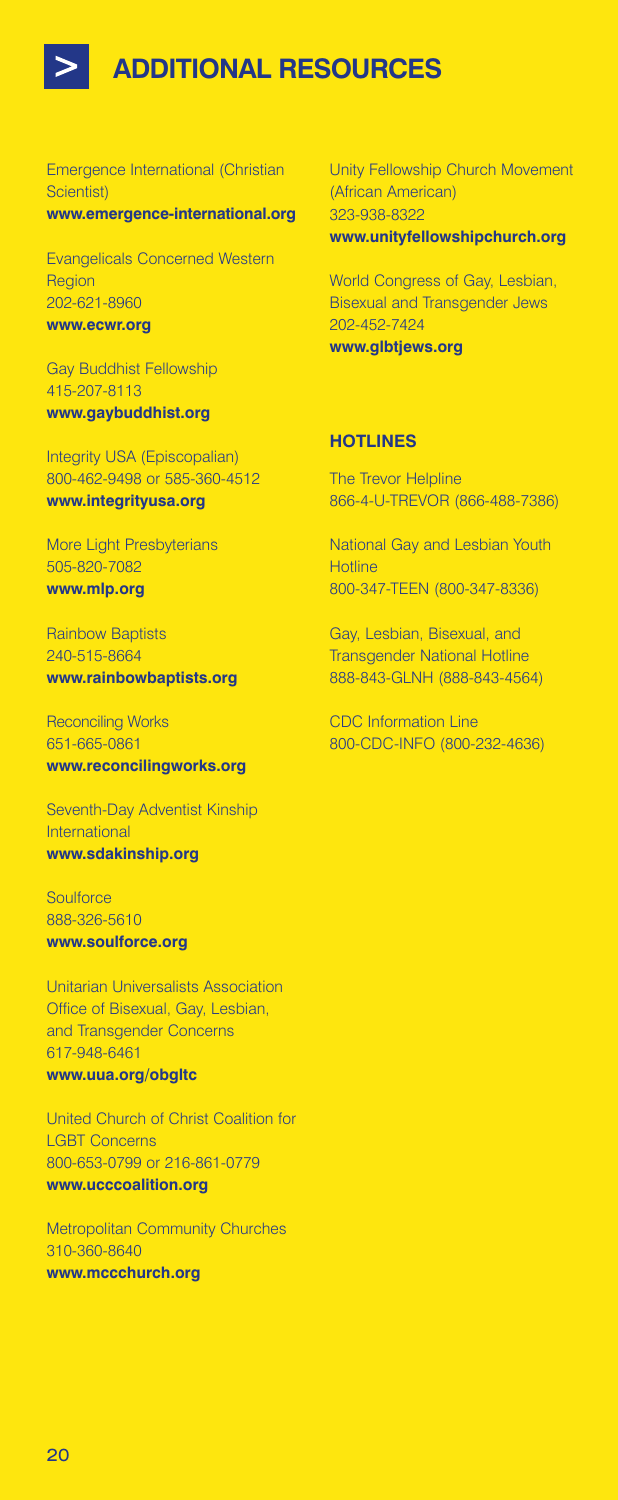# **A THank YOu**

**T** hank you for taking time to read and think about Coming Out As A Supporter, A Guide to Lesbian, Gay, *Bisexual and Transgender Americans*, published by the Human Rights Campaign and PFLAG.

For many of us, coming out was initially a daunting process. Often, it was hard to start the conversation, and even harder for the people we were telling to know what questions to ask or how to show support.

Ultimately, we and the people in our lives — our families, friends, co-workers and acquaintances — all learned through time and practice that having those conversations and finding ways to be open, to ask questions and share our feelings were important steps to having honest, genuine relationships with one another.

This guide has been written to help people feel comfortable asking questions so that they can build understanding and, ultimately, support for the LGBT people in their lives.

Some of you reading this guide will be taking one of your very first steps in learning about LGBT people, while others will have more experience and understanding. Please feel free to take the pieces that apply to you, and leave the rest behind. You may want to explore the resources at the end of this guide for more information.

This guide has also been designed to give many options for demonstrating your support in easy and convenient ways. We list these not to give a "hard push," but rather to give you choices.

Wherever you are on your journey, the Human Rights Campaign and PFLAG are ready to help you on your path of understanding and support. Again, thank you and welcome.